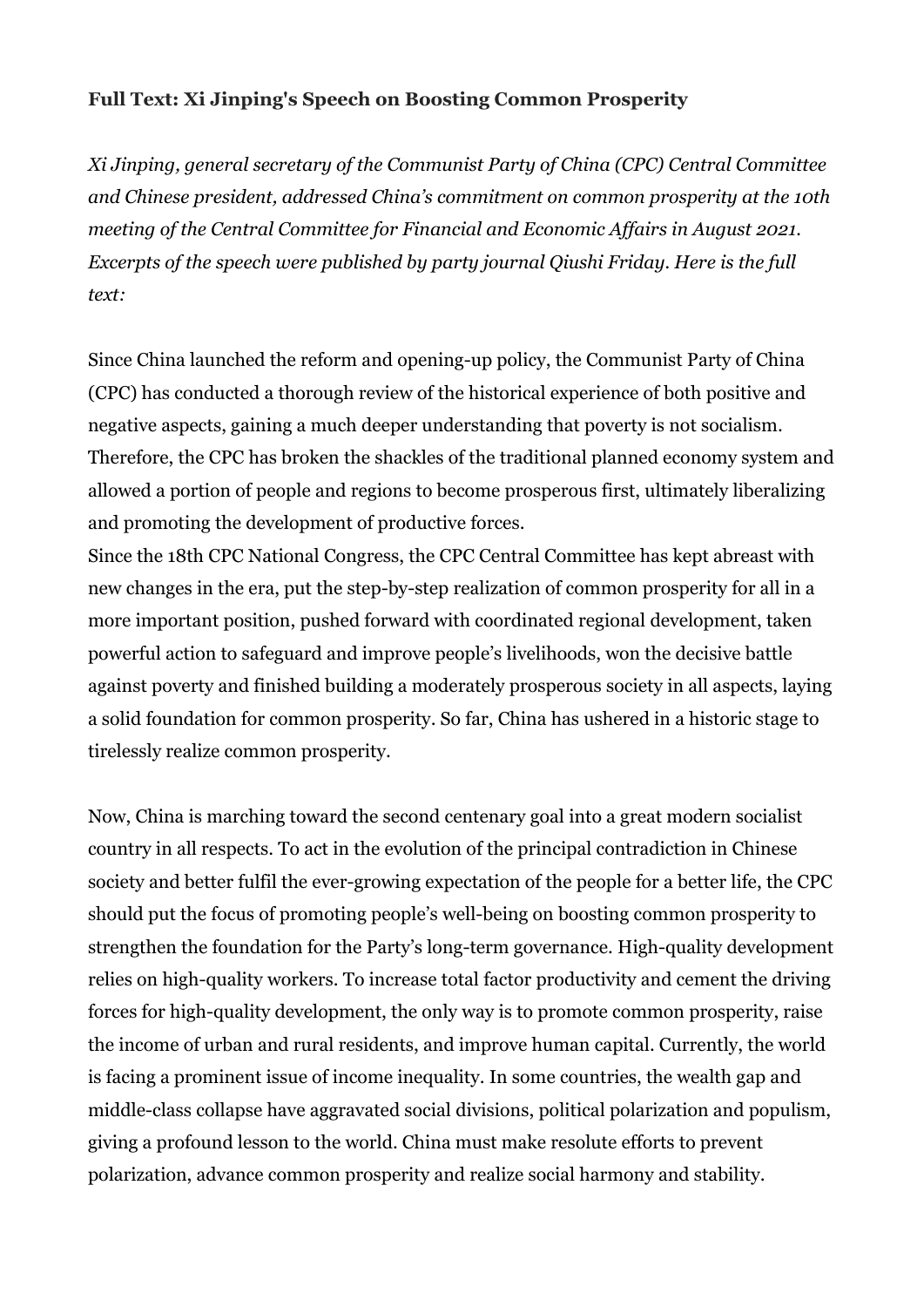Meanwhile, we must have a clear understanding that unbalanced and inadequate development remains prominent in China, and the disparities in development between rural and urban areas, between regions, and in income distribution remain substantial. A new round of technological revolution and industrial transformation is a powerful driving force for economic development and imposes a significant impact on employment and income distribution, including some negative effects that must be effectively solved. Common prosperity is an essential requirement of socialism and a key feature of Chinesestyle modernization. The common prosperity we are pursuing is for all, affluence both in material and spiritual life, but not for a small portion nor for uniform egalitarianism. Efforts should be made to conduct in-depth research on staged objectives and promote common prosperity by stages. By the end of the 14th Five-year Plan, we will march in confident strides toward common prosperity for all and gradually mitigate income inequality and narrow consumption gaps. By 2035, we will make more remarkable and substantive progress toward achieving common prosperity for all and effectively ensure equitable access to basic public services. By the middle of the 21st century, we will basically achieve common prosperity for all and reduce the income and consumption gaps between urban and rural areas to a reasonable range. Efforts should be made to formulate an action plan for promoting common prosperity and work out scientific and feasible indicator systems and evaluation mechanisms in line with national conditions.

To realize common prosperity, we should adhere to the following principles: **Encouraging hard work and innovation.** Happiness is achieved through hard work. Meanwhile, common prosperity depends on hard work and wisdom. We should safeguard and improve people's livelihood while pursuing development, give top priority to highquality development, create more favorable and equitable conditions for the people to receive better education and improve their development capabilities, enhance human capital and professional skills throughout society and improve people's abilities to get employed and start a business and their competence to prosper. We should prevent the ossification of social class, shape a development environment that provides chances for more people to become wealthy and avoid "**[involution](https://www.caixinglobal.com/2021-05-15/weekend-long-read-tracking-the-proliferation-of-jargon-in-chinese-society-101713083.html)**" and "**[lying flat.](https://www.caixinglobal.com/2021-05-31/trending-in-china-young-chinese-reject-rat-race-embrace-lying-flat-101720746.html)**"

**Adhering to the basic economic system.** As China is still in the primary stage of socialism, we must work unswervingly to both consolidate and develop the public sector and encourage, support and guide the development of the nonpublic sector. We must uphold the dominant role of the public sector and common development of economic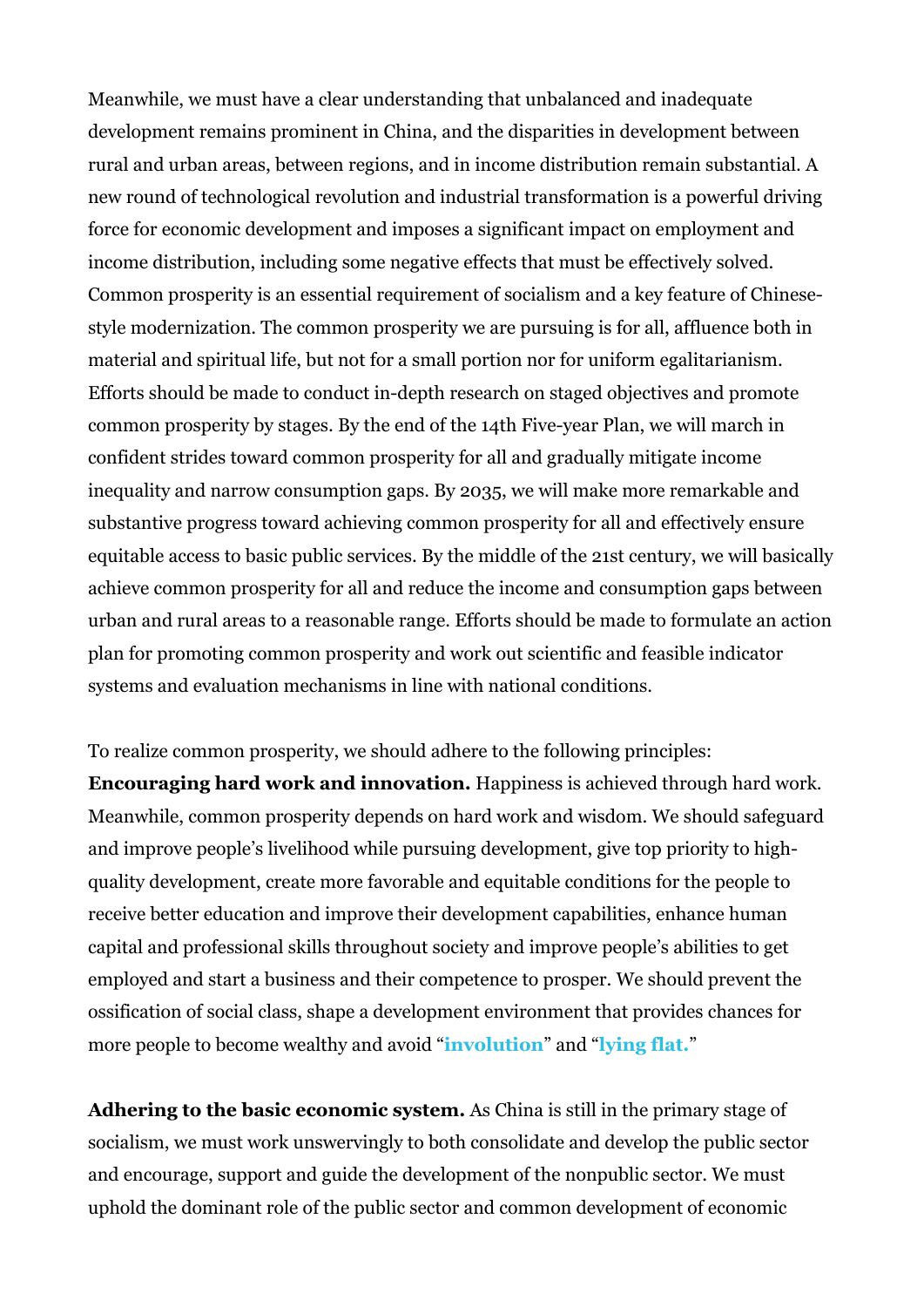entities under diverse forms of ownership, exert the important role of the public sector in promoting common prosperity and promote healthy growth of the nonpublic sector of the economy and workers in the sector. We should allow a portion of people to become rich first, encourage them to help those still lagging behind and focus on encouraging entrepreneurial individuals who work hard, engage in lawful operations and have the courage to start their own businesses. We do not advocate becoming rich through side doors, and we will deal with violations in accordance with the law.

**Doing everything within our capacity.** A scientific public policy system should be established to make the "cake" bigger and form a pattern of equitable distribution for all. Efforts should be intensified, and more practical measures should be taken to enable the masses to have a greater sense of gain. Meanwhile, we must recognize that the development level of our country still lags far behind that of developed countries. We plan by considering both needs and possibilities and improve people's well-being based on economic development and financial sustainability. We should not aim too high and make promises that cannot be fulfilled. Instead of taking on everything, the government should focus on carrying out programs that are general, inclusive and guarantee basic needs. Even if we become more developed and financially stronger in the future, we should not set excessively high goals and provide excessive guarantees, in order not to fall into the trap of "welfarism" that encourages laziness.

**Advancing step by step.** As common prosperity is a goal that requires long-term efforts and cannot be achieved overnight, its long-term nature, arduousness and complexity should be fully estimated and realize the goal step by step. Even some developed countries have not achieved common prosperity yet, and the gap between rich and poor is instead becoming increasingly serious due to problems in their social systems, although they have been industrialized for centuries. Therefore, we need to be patient, take solid steps and improve the effectiveness of our work. Great efforts should be made to construct the demonstration zone for common prosperity in Zhejiang and spur all local governments to explore effective paths in light of local conditions, sum up experience and gradually implement the corresponding plans.

The general idea is to adhere to the concept of people-centered development; promote common prosperity in high-quality development; correctly handle the relationship between efficiency and fairness; make basic institutional arrangements for the planning of primary distribution, redistribution and tertiary distribution; increase the intensity and accuracy of regulation such as taxation, social security and transfer payments; expand the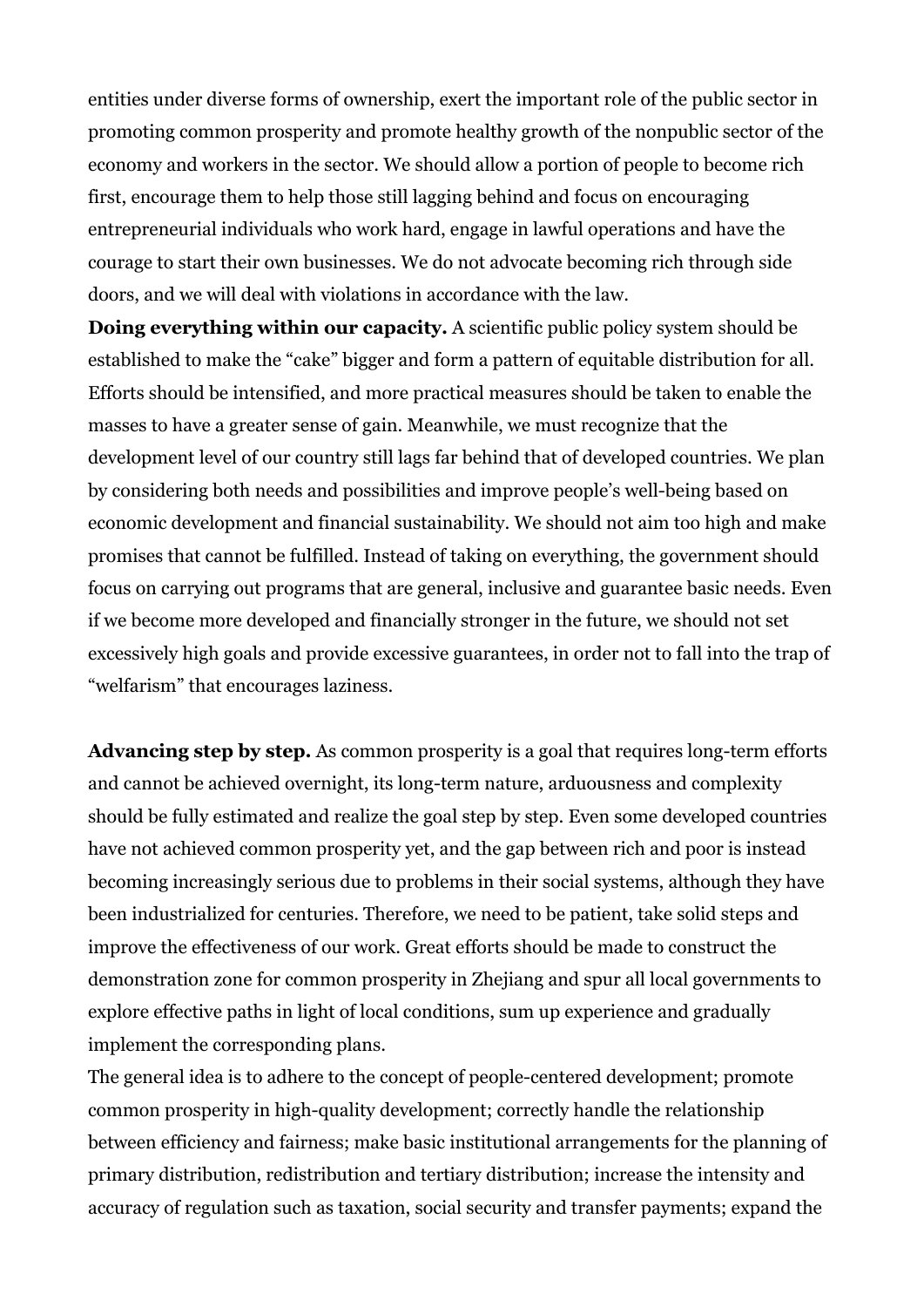proportion of the middle-income group, increase the income of the low-income group, rationally regulate high incomes and ban illegal incomes to form an olive-shaped distribution structure; facilitate social fairness and justice; accelerate the all-round development of people; and enable all people to make solid progress towards the goal of common prosperity.

## **First, identifying a more balanced, coordinated and inclusive development**

**path.** The socialist market economy should be improved at a faster pace as a way to make development more balanced, coordinated and inclusive. Development should be more balanced among different regions through the implementation of regional major strategies and regional coordinated development strategies; the transfer payment system should be improved; differences in per capita fiscal expenditures among regions should be narrowed and support should be increased for less-developed regions. The coordinated development of industries should be strengthened; the reform of monopoly industries should be accelerated; and the coordinated development of the finance and real estate sectors with the real economy should be advanced. Support should be rendered to the development of small and midsize companies, and an enterprise development ecosystem in which large, midsize and small enterprises are interdependent and mutually reinforcing should be fostered.

**Second, endeavoring to expand the middle-income group.** Priority should be given to solving key problems, and measures should be taken accurately to allow more lowincome people to enter the middle-income group. Higher education graduates are one important part of those who are expected to enter the middle-income group. The quality of higher education should be enhanced so that students can be armed with expertise and useful knowledge that help them meet the needs of social development as soon as possible. Technical workers also constitute an important part of the middle-income group. Efforts should be stepped up to train skilled talent, raise their salaries and attract more highly competent people to join the ranks of skilled workers. Small and midsize company owners and self-employed people are important sources that contribute to entrepreneurship-based prosperity. The business environment should be refined their tax and dues burdens should be reduced; and more market-based financial services should be offered to help them maintain stable operations and increase incomes. Rural migrant workers in cities are an important source of the middle-income group. The reform of the household registration system should be deepened, and the schooling of trailing children of rural migrant workers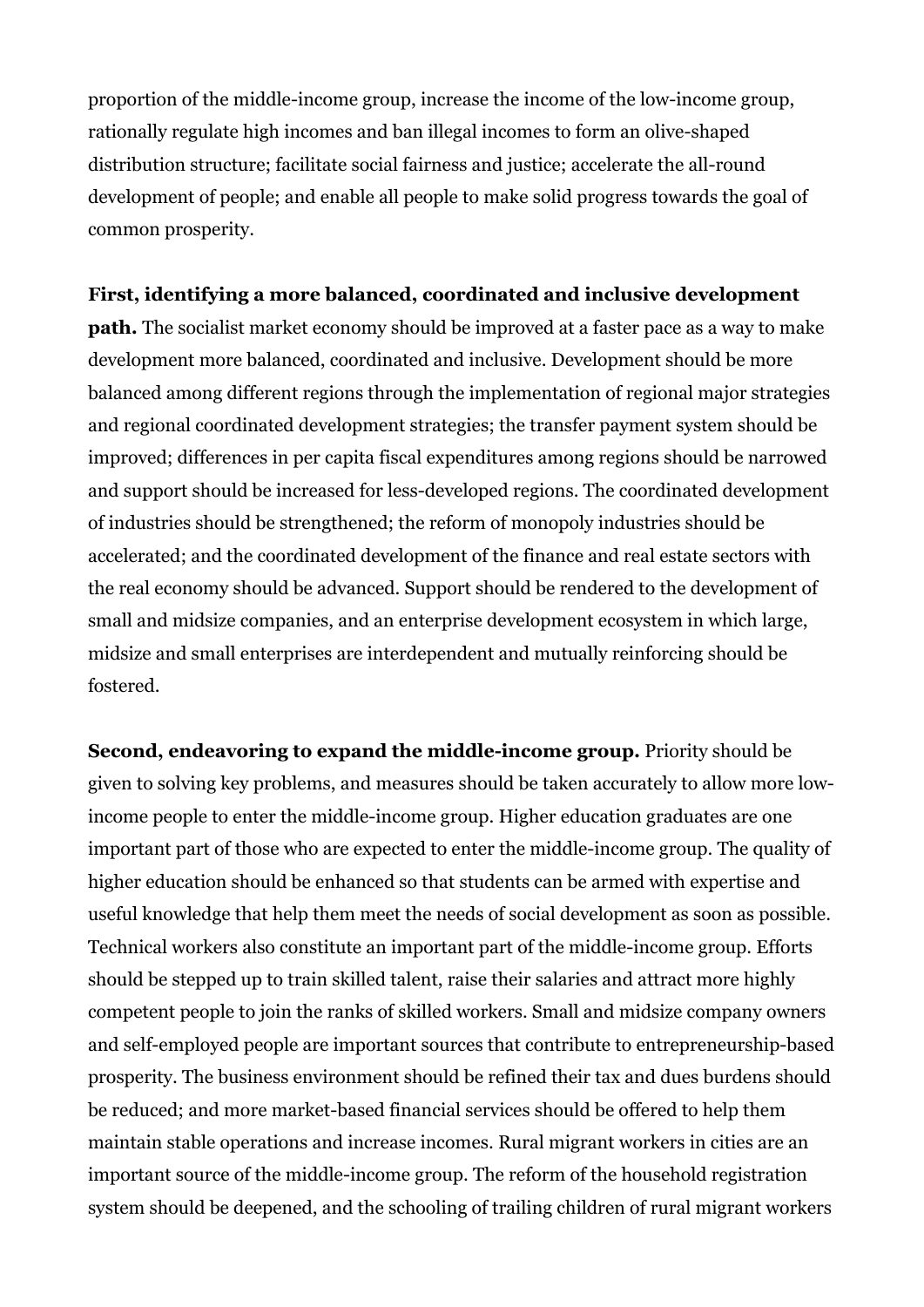should be properly resolved so that they can migrate to cities without worries and find stable jobs. The salaries and benefits of civil servants, especially front-line civil servants and civil servants at the grassroots level and grassroots-level employees of state-owned enterprises and public institutions should be appropriately raised. Urban and rural residents' incomes from housing, rural land and financial assets should be increased.

**Third, facilitating equal access to basic public services.** Priority should be given to supporting the low-income group for common prosperity. Inclusive human resources investment should be increased to effectively reduce the education burden for needy families and make children from low-income families more educated. The systems of elderly care and medical security should be improved, which will help gradually narrow the gap in financing and security benefits between workers and residents, urban and rural areas, and raise the level of basic pensions for urban and rural residents. The system for subsistence allowances should be improved by speeding up efforts to narrow the differences in social assistance standards between urban and rural areas, thus raising the subsistence allowances to guarantee the basic livelihood of the people. Furthermore, the housing supply and security system should be perfected. We must keep in mind that housing is for living in, not for speculation, and need to encourage both housing purchase and renting by adopting city-specific policies. To this end, we need to improve the longterm rental policy and supply more government-subsidized rental housing with a focus on addressing the concerns of new arrivals.

**Fourth, intensifying the regulation and adjustment of excessive income.** While protecting legitimate income according to law, it is necessary to prevent polarization and eliminate unfair wealth allocation. In this regard, we should take many measures, like rationally regulating excessive income, improving the personal income tax system, standardizing the management of capital income, actively and steadily promoting the legislation and reform of real estate tax while ensuring the good completion of pilot projects, intensifying tax regulation in consumption links, expanding the scope of consumption tax collection, strengthening the standardized management of public welfare and philanthropy, improving preferential tax policies, encouraging the high-income group and enterprises to return more to society, cleaning up unreasonable income, enhancing the management of income distribution in monopoly industries and state-owned enterprises, rectifying the order of income distribution, and eliminating distribution chaos such as increasing the income of senior executives in the name of reform, resolutely prohibiting illicit income, curbing the power-for-money deal and cracking down on the acquisition of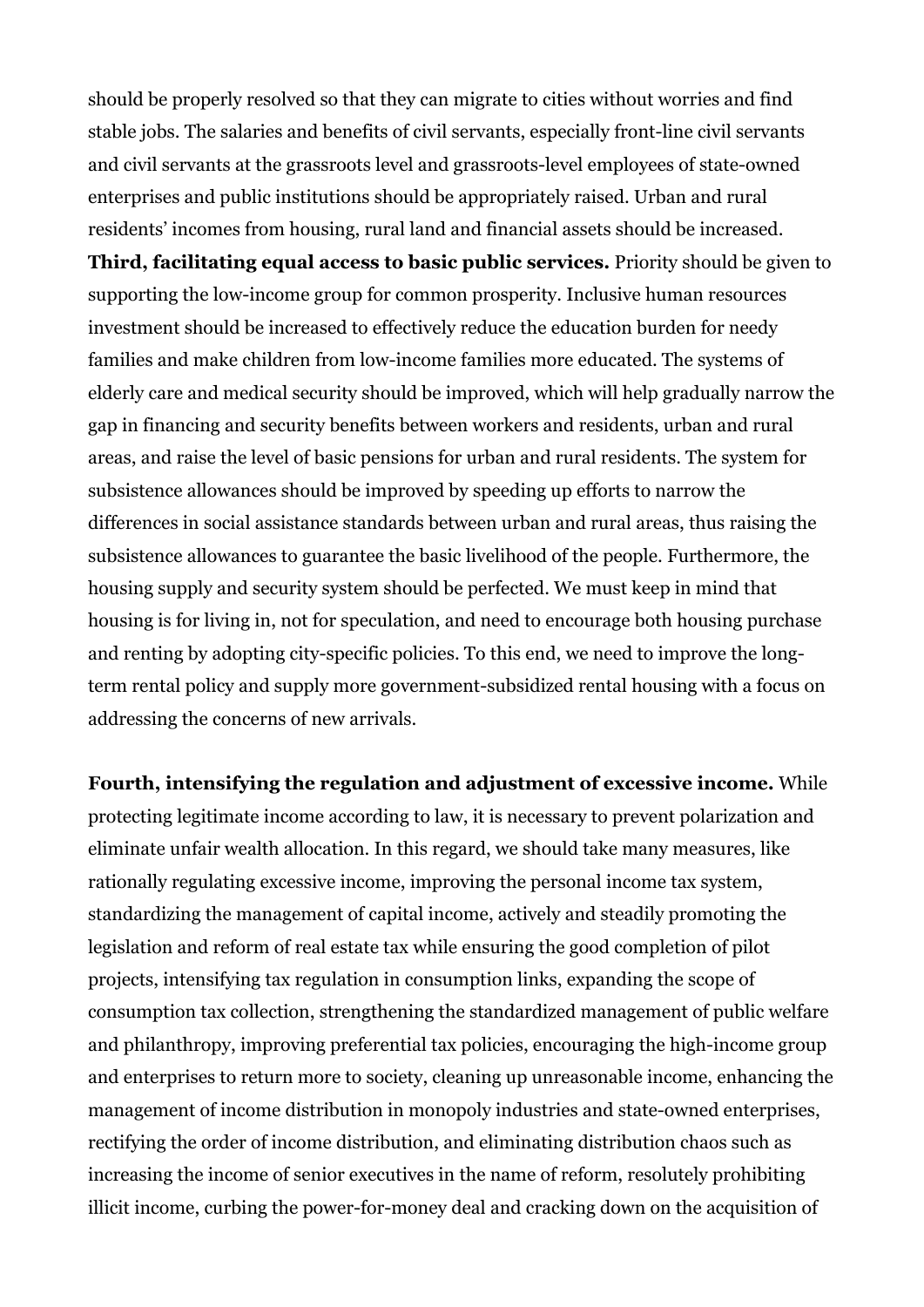illegal income through insider trading, stock market manipulation, financial fraud and tax evasion.

After years of effort, we have explored a complete range of solutions to poverty alleviation, but we still need to explore and accumulate experience on how to help people prosper. We must attach importance to the protection of property rights, intellectual property rights and legitimate wealth acquisition, resolutely oppose the unlimited sprawl of capital, draw a negative list of access to sensitive areas and strengthen anti-monopoly supervision. Meanwhile, we need to mobilize the zeal of entrepreneurs and promote the standardized and healthy development of all kinds of capital.

**Fifth, promoting common prosperity of the people's spiritual life.** Being highly consistent with pursuing the all-round development of the human being, the cause of promoting common prosperity requires strengthening the guidance of core socialist values, enhancing patriotism, collectivism and socialist education, developing public cultural undertakings, and improving the public cultural service system, thus constantly meeting the diversified, multi-level and multi-faceted spiritual and cultural needs of the people. To provide a good public-opinion environment for the cause, we should strengthen the guidance of public opinion in promoting common prosperity, clarify all kinds of vague understandings and prevent a rush to succeed and fear of difficulties.

**Sixth, promoting common prosperity in rural areas.** As a hard nut to crack, promoting common prosperity in rural areas needs greater effort. However, it is inappropriate to set unified, quantitative indicators as we do for poverty alleviation. The key to common prosperity in rural areas is to consolidate and expand the achievements of poverty alleviation, strengthen monitoring and early intervention for people who are prone to falling into poverty again, and give counties out of poverty a leg up to get them going, thus ensuring that large-scale return to poverty and new poverty do not occur. In addition, we should comprehensively advance rural revitalization, speed up agricultural industrialization, make good use of rural assets and increase farmers' property income, thus helping more rural residents to acquire wealth through hard work. In the meantime, efforts should be made to develop rural infrastructure and public service systems and improve the living environment in rural areas.

In my opinion, pursuing common prosperity, like building a moderately prosperous society in all respects, is a general concept that involves all aspects of the society across the country and is not proposed for only urban areas or rural areas, or east, central or west